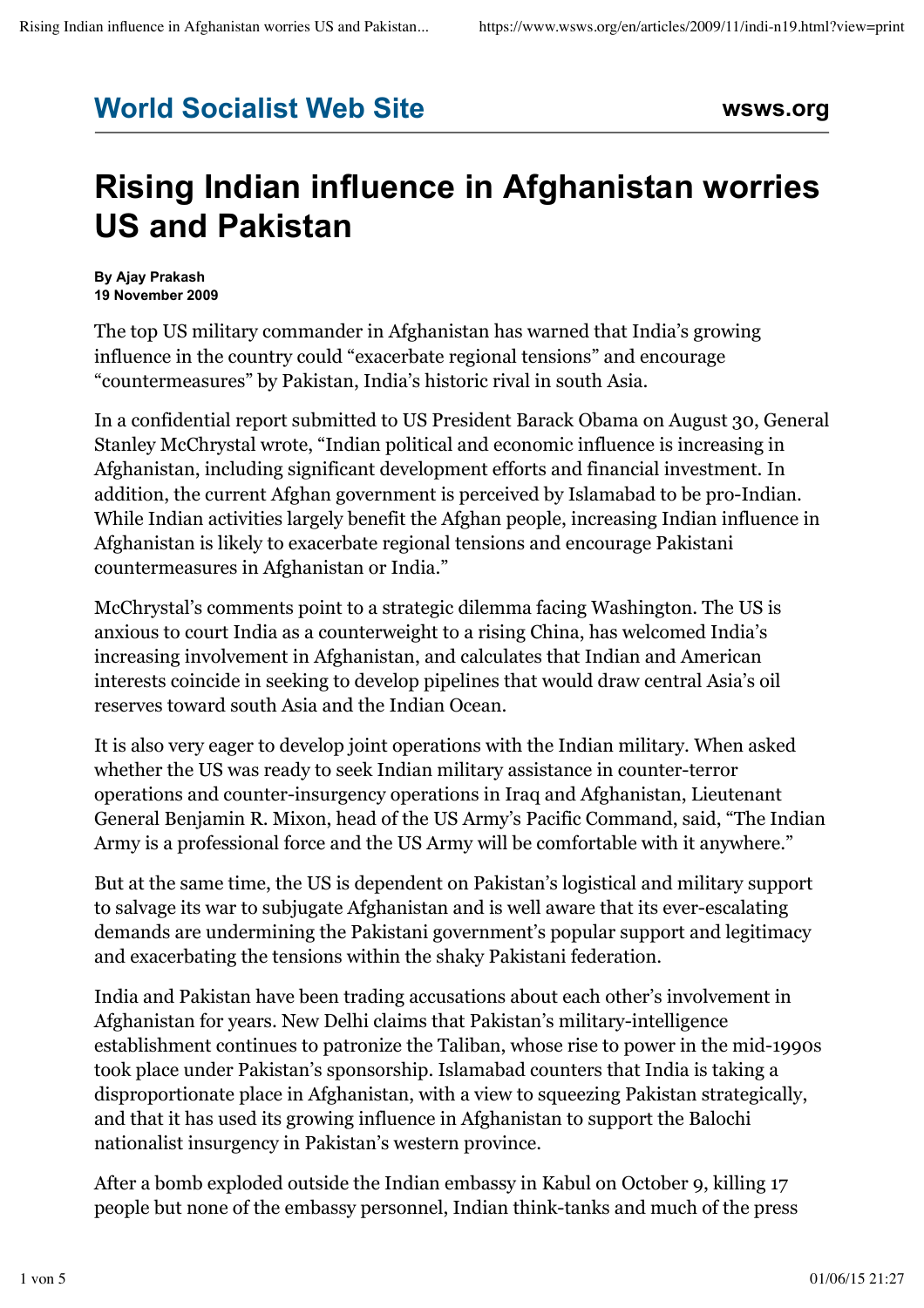charged that the Taliban, which claimed responsibility for the attack, had carried it out at the behest of Pakistan's Inter-Services Intelligence (ISI) agency. India's government, for its part, did not directly accuse Islamabad of responsibility, probably in deference to Washington's wishes. The Obama administration would not appreciate a further crisis in Indian-Pakistani relations when it is in the midst of a heated debate over its strategy in the so-called Af-Pak war. In any event, the Indo-Pakistani peace process has been frozen by New Delhi for all intents and purposes since the November 2008 Mumbai terrorist attack.

India did publicly blame the ISI for a similar attack on its Kabul embassy in July 2008, which killed 41 people, including a senior diplomat and the defence attaché.

Commenting on the most recent bombing targeting the Indian embassy in Kabul, Siddharth Varadarajan, the *Hindu*'s strategic affairs editor wrote, "The attackers want to underline the McChrystal report and make the point that any attempt to rely on India or involve India (in any new US policy) will complicate matters."

Speaking shortly after last month's attack, Indian Foreign Secretary Nirupama Rao said New Delhi will take "whatever measures" are necessary to safeguard the security of "our personnel and our interests in Afghanistan."

Harsh V. Pant, currently a visiting professor at IIM-Bangalore, said that if India wants to be recognised as a global power its first step must be "to respond to the latest attack in Kabul with greater military engagement to support its developmental and political presence in Afghanistan."

India supported the US invasion of Afghanistan, provided intelligence, and helped facilitate the US's link-up with the anti-Taliban Northern Alliance. New Delhi saw the Afghan war as a golden opportunity to reverse Pakistan's increased influence in Afghanistan and to advance its own geopolitical interests in oil-rich central Asia.

During the administration of George W. Bush there were repeated tensions between Washington and New Delhi over the US's mercenary relationship with the Pakistani government and military. But overall, Indo-US ties greatly expanded, with the US declaring its eagerness to assist India in becoming a "world power" and toward that end, negotiating a unique status for India—a non-signatory of the Nuclear Non-Proliferation Treaty, within the world nuclear regulatory regime.

Since Obama took office, Indo-US relations have become more fractious. New Delhi is apprehensive that its interests will get short-shrift due to Washington's focus on its relations with Pakistan and China.

India angrily rebuffed the suggestion made by Obama and his aides during the 2008 presidential campaign that in return for Pakistan doing Washington's bidding in the Af-Pak war, the US might assist Pakistan in resolving its six-decades' old dispute with India over Kashmir. New Delhi has also been troubled by Obama's support for a United Nations Security Council resolution calling on all nations to sign the Nuclear Non-Proliferation Treaty (NPT) and ratify the Comprehensive Test Ban Treaty (CTBT). India rejects the NPT's norms as discriminatory and has refused to sign the CTBT on the grounds that it could imperil the development of India's "strategic deterrent," i.e. its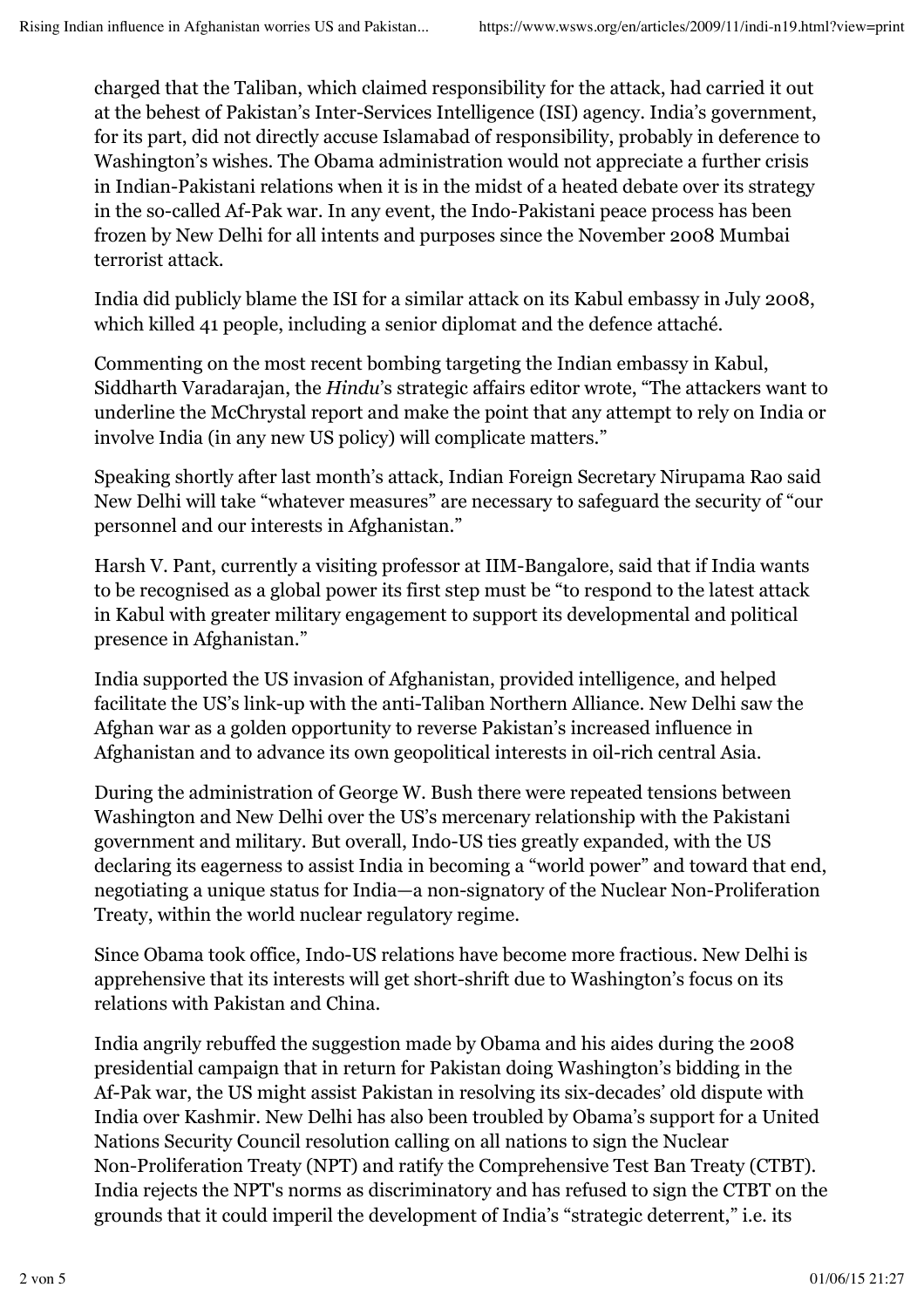nuclear weapons arsenal.

Yesterday India took angry exception to a paragraph in the joint statement that Obama and Chinese President Hu Jintao issued at the conclusion of their summit meeting. The paragraph committed the two countries to working to "promote peace, stability and development" in south Asia. "The Government of India," declared its Foreign Ministry, "is committed to resolving all outstanding issues with Pakistan through a peaceful bilateral dialogue in accordance with the Simla Agreement. A third country role cannot be envisaged."

The Indian government is also anxious about reports that the US and the puppet government of Hamid Karzai are intent on persuading sections of the Taliban to enter into peace negotiations and ultimately incorporation into Afghanistan's government. Indian officials and media commentators have repeatedly declared that there is no such thing as "good Taliban." Behind the rhetoric is the fear that Islamabad's influence in Afghanistan will grow significantly in the event of a rapprochement with elements hitherto associated with the Taliban.

When the Taliban took power in Afghanistan in 1996 with the support of Pakistan and the US, India lost all influence in Kabul. New Delhi never recognized the Taliban government.

"In a broad sense," declared a recent *Hindustan Times* editorial, "the presidential elections reflect the failure of the non-Taliban and non-Islamicist Afghan leadership to find a power-sharing formula among them. This makes Karzai and the present configuration in Kabul all the more dependent on the US government for support. If the US wavers, Mr. Karzai is almost certain to continue his policy of trying to find an accommodation with some elements of the Taliban. Neither of these scenarios is good news for India or other nations that have suffered the terrorist-friendly policies of the first Taliban regime."

Anxious to consolidate its position in post-2001 Afghanistan, the Indian government has invested more than \$1.2 billion in rebuilding the country's infrastructure, including power plants, and in training Afghan civil servants and police. India is Afghanistan's sixth largest bilateral donor.

Last January, India completed construction of the 218 kilometre Zaranj-Delaram highway in southwest Afghanistan, which makes it possible to transport goods from Iran to Kabul and across Afghanistan. With the building of this highway, India has developed a land-route to Afghanistan that bypasses Pakistan. For decades Islamabad had effectively scuttled Indo-Afghan trade by refusing to allow Indo-Afghan truck traffic to traverse its territory.

This Monday, Iranian Foreign Minister Manouchehr Mottaki travelled to India, for a two-day visit. The first high level contact between the two countries since President Mahmoud Ahmadinejad was re-elected last June, the Indo-Iranian talks reportedly focussed on energy cooperation, transit routes to central Asia, the sharing of information on anti-government insurgent activity in Pakistan-Afghanistan, and the possibility of reviving the Iran-Pakistan-India (IPI) natural gas pipeline project.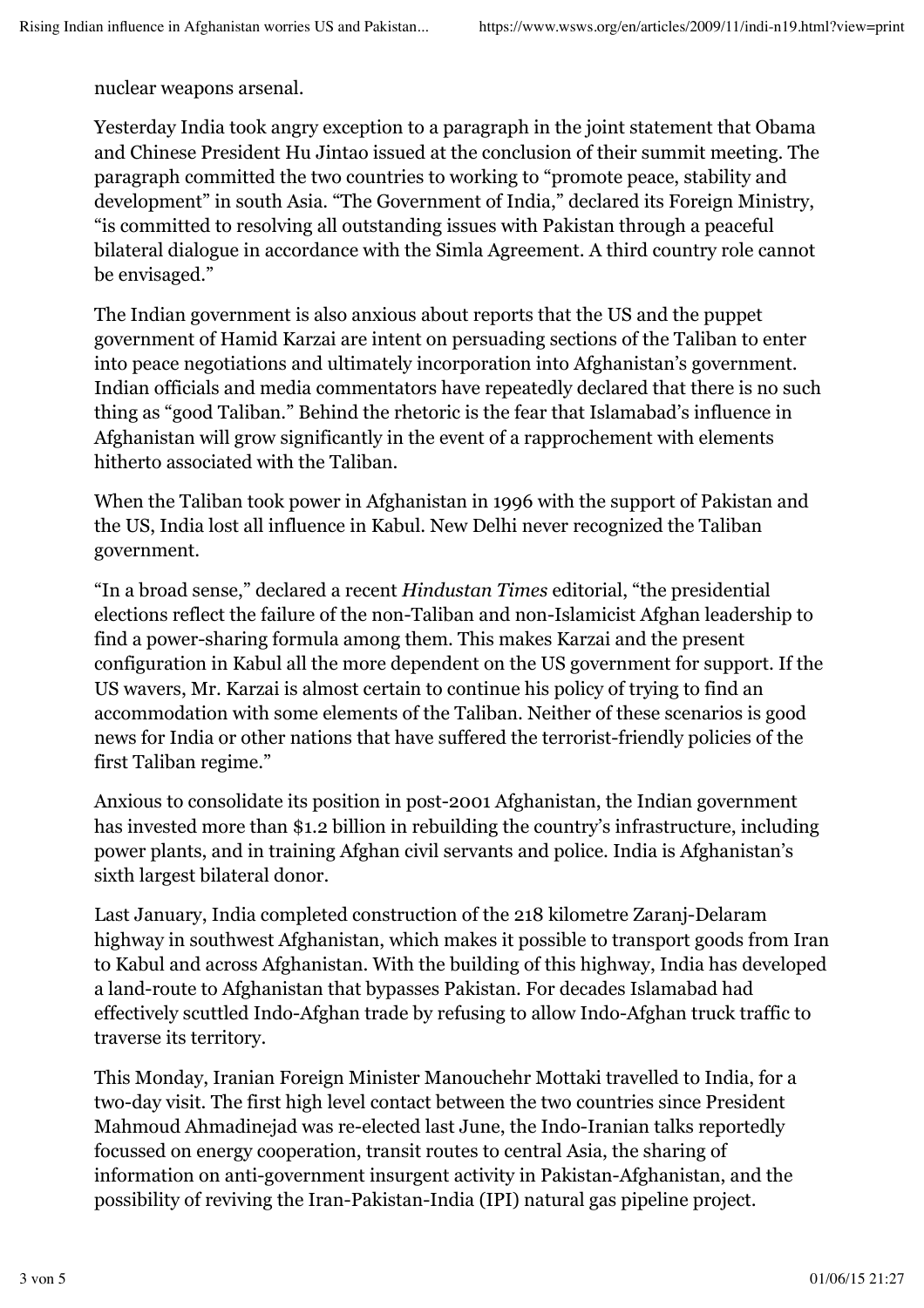According to the *Hindu*, Mottaki and various Indian officials "also discussed prospects of trilateral dialogue between India, Iran and Afghanistan on transit routes to central Asia, with the Iranian port of Chabar to be the staging point for goods. 'Our interest in having a trilateral agreement was underlined,' said informed sources about the transit route beginning from the Chabar port. It was planned to construct a railway line from Chabar to Bam. From there, goods would be taken from the Afghan border town of Zaranj to Delaram on an Indian-built road to the Afghan garland highways, which provide access to several central Asian republics."

The new road certainly threatens Pakistan's commercial position in Afghanistan. At present 37 percent of Afghan's foreign trade is with Pakistan, 15.9 percent with the European Union and 12.5 percent the US.

There are more than 4,000 Indian workers and security personnel working on different aid and reconstruction projects in Afghanistan. Following the kidnap and murder of an Indian engineer by the Taliban in 2006, New Delhi sent personnel from the country's mountain-trained paramilitary force to protect Indian workers. Nearly 500 Indian police are currently deployed in Afghanistan.

The Indian Army has long planned for the deployment of its personnel in Afghanistan to train Afghan National Army (ANA) troops, but to date the Indian military's presence in the war-torn country has been limited to providing some English-language training and participating in a couple of humanitarian projects.

In an article published in early July in conjunction with a visit to India by Afghan army chief General Bismillah Khan Mohammadi, Indian commentator C. Raja Mohan argued that if India has thus far resisted appeals for greater military involvement from Kabul it is because of US opposition: "[W]ith Pakistan making a big deal out of Delhi's rather limited security cooperation with Kabul, Washington has over the last few years cautioned India against raising its profile in Afghanistan beyond economic reconstruction. Even the Bush Administration, which was so friendly to India, was not enthusiastic about seeing the extension of Indo-Pak rivalry into Afghanistan."

But sections of the military are unhappy with New Delhi's caution. Retired General Shankar Roychowdhury, a former Chief of Army Staff and a former Member of Parliament, has described the Afghan war as a "war of necessity" for India. He argues that building up the ANA is "the obvious area on which India should focus in its own long-term interests."

In addition to it embassy in Kabul, India has opened four consulates in Afghanistan, in Jalalabad, Kandahar, Herat and Mazar-e-Sharif. Pakistan claims that these consulates are being used by the Indian foreign intelligence agency, the Research and Intelligence Wing (RAW), to create unrest across the border in Pakistan's Balochistan province. The Pakistan government has repeatedly accused India of involvement in the separatist conflict in Balochistan and has claimed that RAW is training secessionists.

On a recent trip to the US, Pakistan's Foreign Minister Shah Mahmood Qureshi told the *Los Angeles Times* that India's "level of engagement [in Kabul] has to be commensurate with [the fact that] they do not share a border with Afghanistan, whereas we do ... If